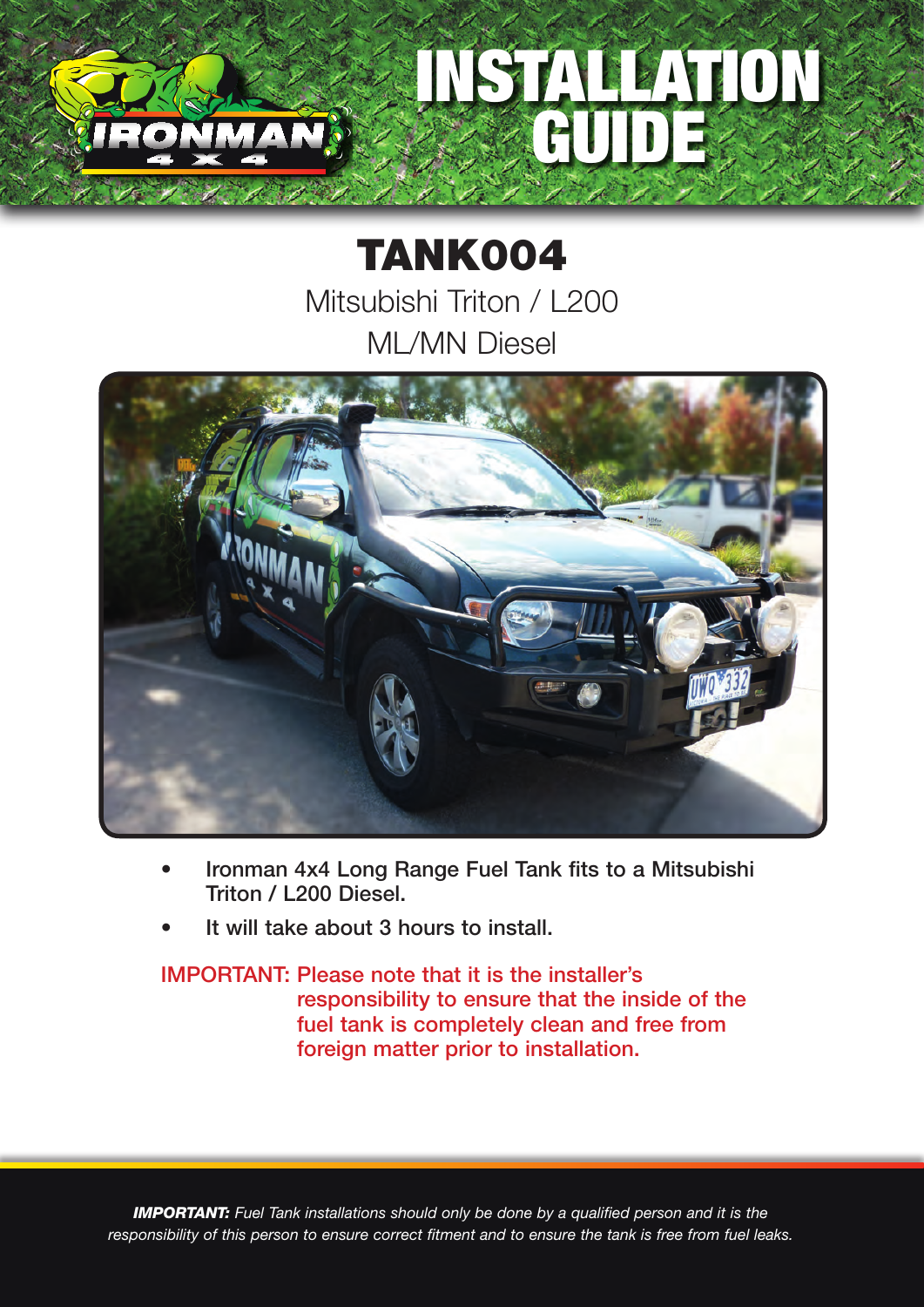1. Before installation check fuel tank application is compatible with your vehicle.

2. Remove left hand rear mudguard liner and tail shaft.

3. Disconnect fuel filler hose, fast fill breather and tank breather hoses.

- 4 Unbolt fuel tank and lower enough to disconnect and unclip fuel sender wire and disconnect the fuel pick-up and return hoses from pipes above left hand chassis rail.
- 5. Remove fuel tank.
- 6. Remove hand brake cable clip from left hand rear spring. Remove locating tag from clip and secure to underside of chassis using bracket provided.









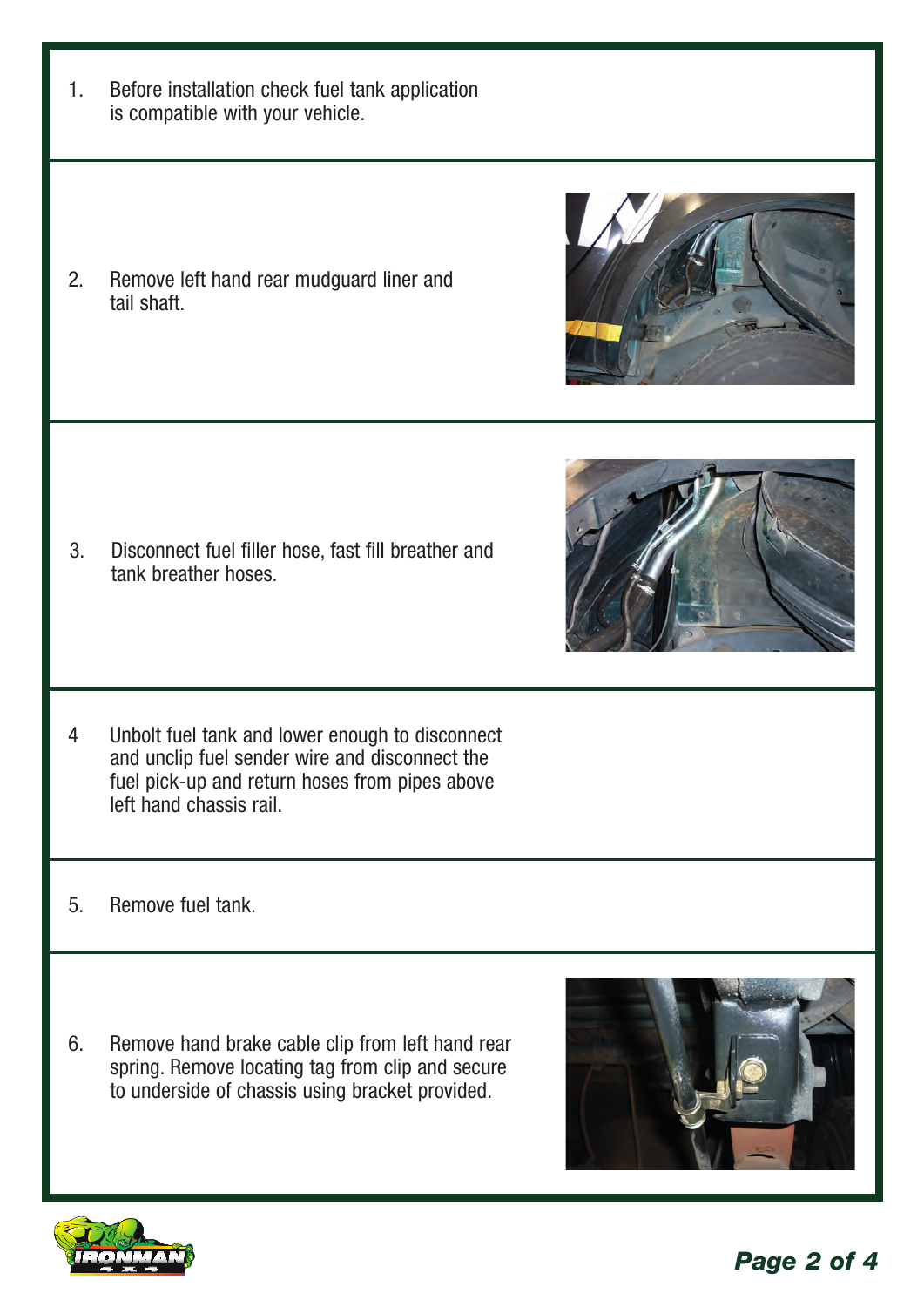- 7. Remove fuel sender from original fuel tank and refit to new tank as shown.
- 

8. Fit rollover valve and barb fitting supplied to new tank as shown.



9. Refit tank to vehicle. As tank is being lifted in position reconnect fuel sender wiring and reattach fuel hoses to fuel pipes.

> NOTE: Care must be taken not to damage wiring and brake pipes.

- 10. Secure tank in place using original nuts.
- 11. Depending on type of tub or tray fitted to vehicle, fuel filler hose, fast fill breather and tank breather hoes will need to be cut to required length and reinstalled.